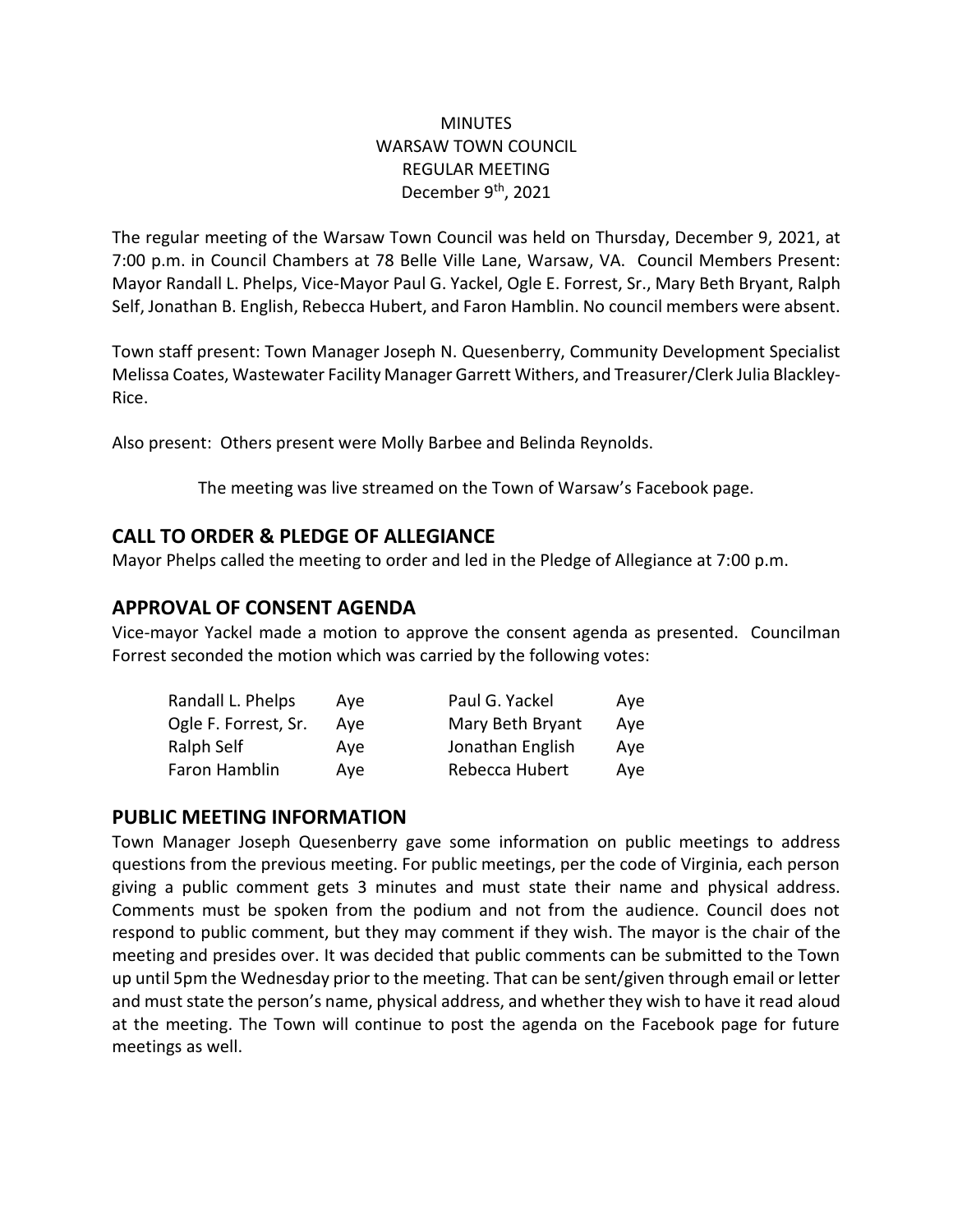### **PUBLIC COMMENT**

Belinda Reynolds spoke. She asked for a public apology from Mayor Phelps to the citizens of Warsaw for his comment at the previous meeting. She went on to list other concerns of hers which included sidewalks, streetlights, street signs, and unfinished projects in the Town.

With no further public comments, Mayor Phelps closed the public comment portion of the meeting.

### **REPORTS**

Mayor's Report: Mayor Phelps took this time to apologize to the citizens of Warsaw. He wished Town Council a Merry Christmas and added that he is very excited for Christmas Town.

### Town Manager's Report:

- Christmas Dinner- December 14<sup>th</sup> at 6pm at Relish.
- Christmas Town- Just a reminder that it will be December  $10<sup>th</sup>$  at 5pm.
- Christmas Parade/Holiday Market- Thank you to Warsaw Richmond County Main Street Program for the wonderful parade. And thank you to the Haven for their Holiday Market. Both the parade and the market pulled a great crowd. Thank you to Chief Kent to putting the Town float together, we had a wonderful turnout.
- VLGMA- Town Manager Joseph Quesenberry will be a chair for the conference along with the Tappahannock Town Manager Eric Pollitt.

Police Report: Deferred

Planning Commission: There was no Planning Commission meeting.

Northern Neck Regional Jail: A lot of federal prisoners there; largely due to federal prisons shutting down or transferring. Entire report is in packet.

Council Committee Reports: No meeting scheduled.

WWTP Report: Presented by Garrett Withers. Average flow 175,800- an increase of 700 gallons. Max flow was 191,500- a decrease of 97,900 gallons. Average total nitrogen for November was 2.80 mg/L. Monthly repairs and maintenance included prepping for colder weather and winterizing vulnerable equipment. Report with more details is included in packet.

ARPA: This will be included in the monthly reports from now on. This outlines how the funds are being used. The most recent expense was replacing the pump for well #3. We still have \$1,313,681 of the funds left. We are looking into things like ADA compliant playground equipment and possibly a new water meter system.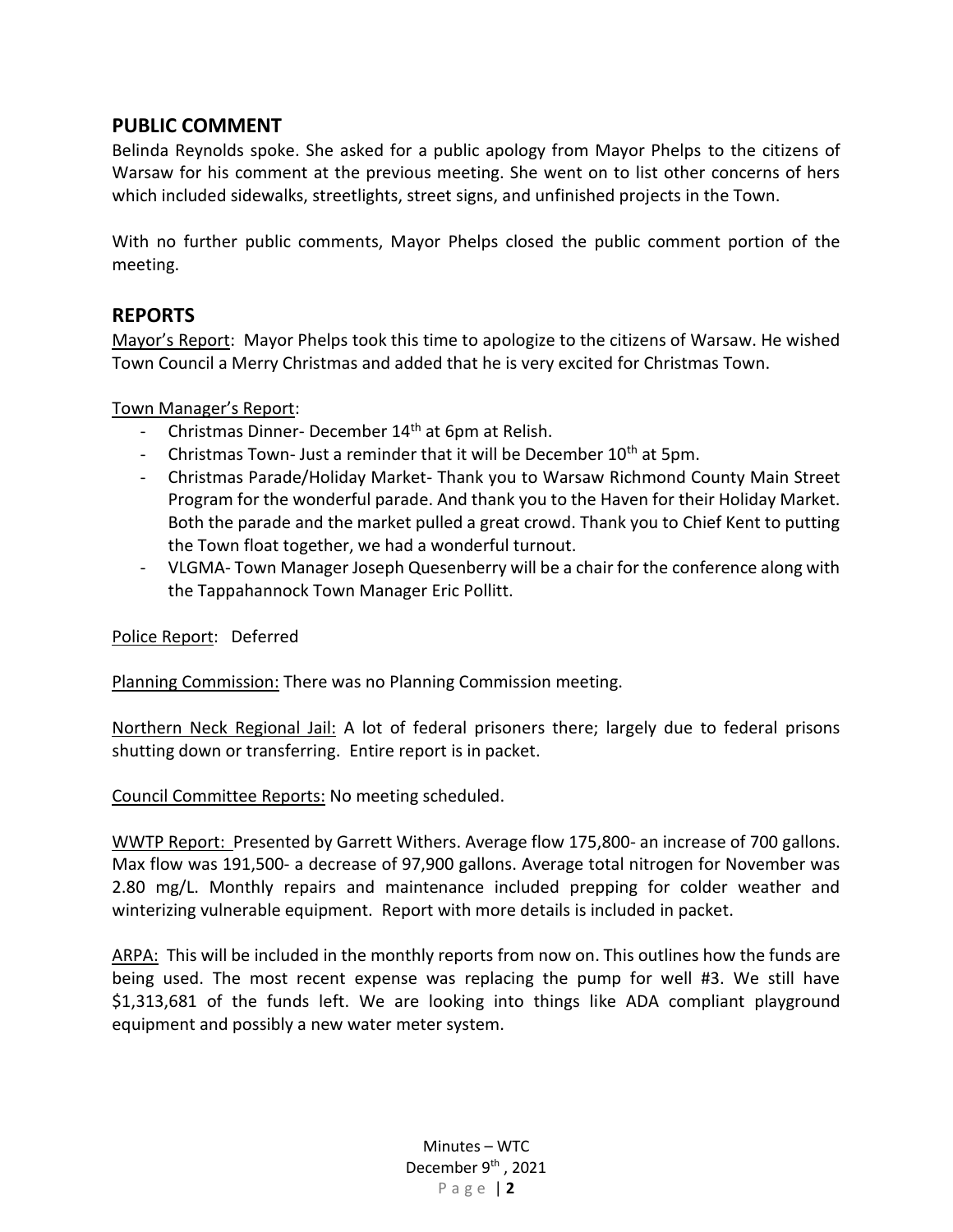### **OLD BUSINESS**

#### Project Reports:

**Project Management plan**- For the housing grant. The management team will include Joseph Quesenberry, Melissa Coates, Julia Blackley-Rice, and Wade Dunaway, Jerry Davis, John Bateman, Pat Frere, Vincent Smith, Susanne Shrader, Belinda Reynolds, Donna Tate, and Kathryn Bique. Included on the map is the tentative project area.

**Gateway signs**- Waiting to get a rendering back from the designer. We are hoping to have something in a month or two.

**The Bounds**- Everything is looking nice with the lights in the water. Continuing with updates and waiting on Dominion to receive and install more lights. Irrigation system has been installed.

**Downtown Parking Plan-** The plan has been sent to VDOT for the approval process.

**Community Market-** Met with the architect and contractor. The architect found the Amish contractor, who is now a part of the Amish community here in Richmond County.

#### Christmas Town update:

Over 800 people signed up on social media to come. A layout of Christmas Town is included in the packets. There will be around 24 vendors, ice skating, a train, food and beverages, chestnuts, a swing ride, photobooth, snow machines, etc. And there will be the concert over by the park later in the night. Businesses stepped up to sponsor this event and support the community and we are very appreciative. Parking locations will be posted on social media. Thanks to the Garden Club of the Northern Neck for decorating the new porch swing so nicely.

#### **NEW BUSINESS**

- DORA ABC Zone: Designated Outdoor Refreshment Area. Joseph Quesenberry explained how this concept would work and why Warsaw would benefit from designating an area somewhere Downtown for events. Council presented questions and concerns. Mayor Phelps suggested governing this ABC Zone when an ordinance is created by allowing it to only be utilized through Town permitted events. The Town attorney is working on the whole process now.
- VA Dept of Health Sign: The Richmond County Health Department turned in a sign permit for a sign similar to the one that RCC has. They would like to have this sign to provide public health updates and information. The overall dimensions of the sign are within the ordinances; however, the LED message area is larger than what is typically allowed. Vice Mayor Yackel presented his concerns for visibility for those coming out onto 360 with a sign that large as well as upcoming sidewalk projects. There was discussion about the concerns in regard to location and size of the sign.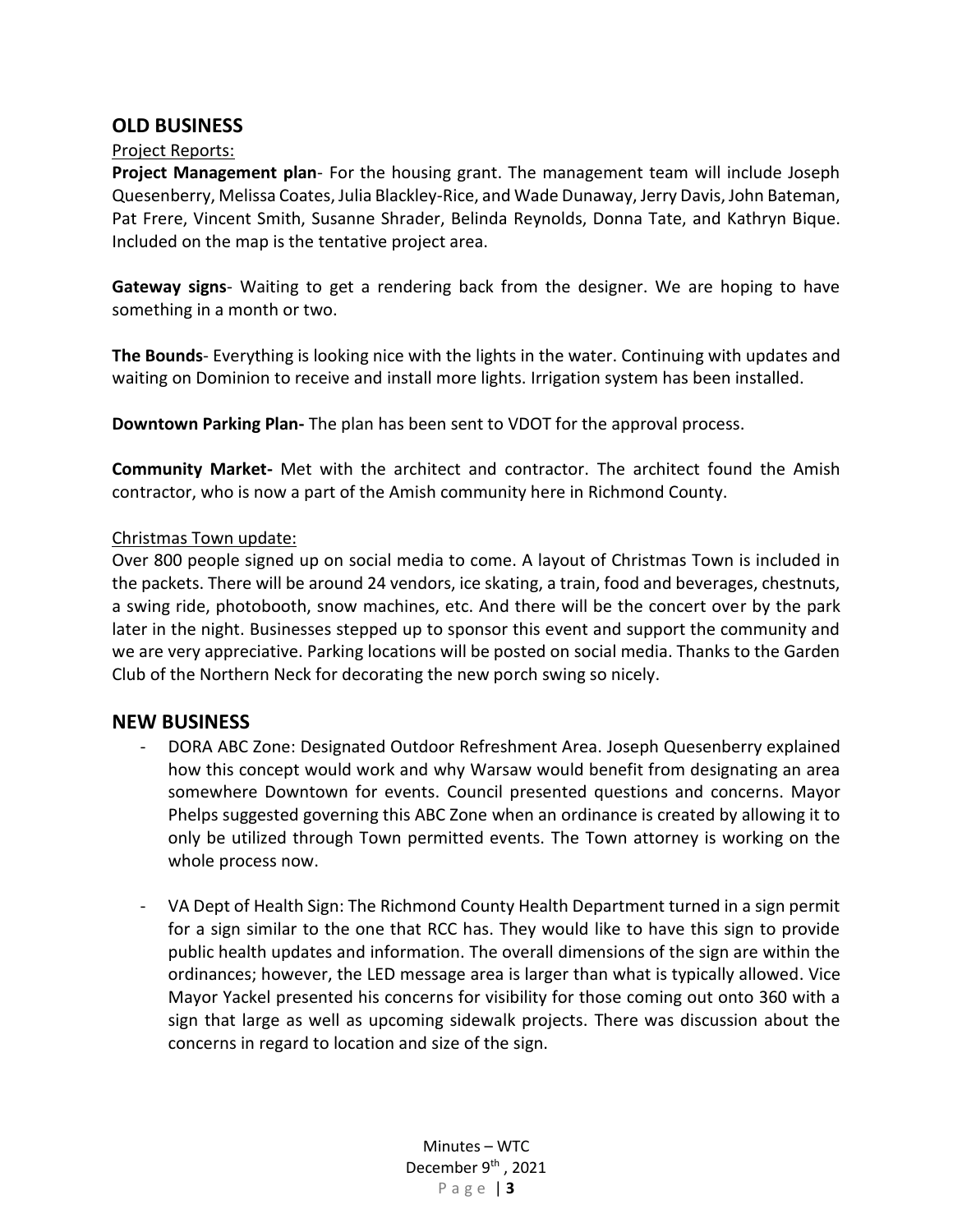Councilwoman Bryant made a motion for approval so long as town staff determines proper location and so long as the owners include proper landscaping for the sign. Councilman Hamblin seconded the motion carried by the following votes:

| Randall L. Phelps    | Ave | Paul G. Yackel   | Ave |
|----------------------|-----|------------------|-----|
| Ogle F. Forrest, Sr. | Ave | Mary Beth Bryant | Aye |
| Ralph Self           | Ave | Jonathan English | Aye |
| Faron Hamblin        | Ave | Rebecca Hubert   | Aye |

- Regional Billboard: The Mayor and Town Manager met at the quarterly roundtable with mayors and town managers from Tappahannock, Montross and Colonial Beach. During the meeting someone mentioned the idea of a regional billboard split evenly with other localities to advertise during peak seasons to bring more people to the area. This would come out of the marketing budget for the Town. Town Council agreed to move forward with that idea.
- Speed limit Resolution: Joseph Quesenberry reached out to David Beale, the engineer, and he said that the study that was done in 2018 did not warrant the need for any speed changes on Main Street. He also said that he would check in to Hamilton to reduce that to 30 or 35 and do other things to slow people down.

#### **CLOSED SESSION: Personnel – Section 2.2-3711 A5 (Prospective Business)**

Vice-Mayor Yackel moved to enter closed session in accordance with Section 2.2-3711A (5) Prospective Business of the Virginia Freedom of Information Act. The motion was seconded by Councilman Forrest and carried with the following votes.

| Randall L. Phelps    | Ave | Paul G. Yackel   | Aye |
|----------------------|-----|------------------|-----|
| Ogle F. Forrest, Sr. | Ave | Mary Beth Bryant | Aye |
| Ralph Self           | Ave | Jonathan English | Ave |
| Faron Hamblin        | Ave | Rebecca Hubert   | Ave |

Councilman Forrest moved to come out of closed session and reenter regular session. The motion was seconded by Councilman Self and carried with the following votes.

| Randall L. Phelps    | Ave | Paul G. Yackel   | Ave |
|----------------------|-----|------------------|-----|
| Ogle F. Forrest, Sr. | Ave | Mary Beth Bryant | Ave |
| Ralph Self           | Ave | Jonathan English | Ave |
| Faron Hamblin        | Ave | Rebecca Hubert   | Ave |

Council then certified by roll call vote that they only discussed matters citied in the motion to enter closed session and legally permitted to be so discussed in the Virginia Freedom of Information Act subsections cited in the motion to enter closed session. The roll call votes are as follows: